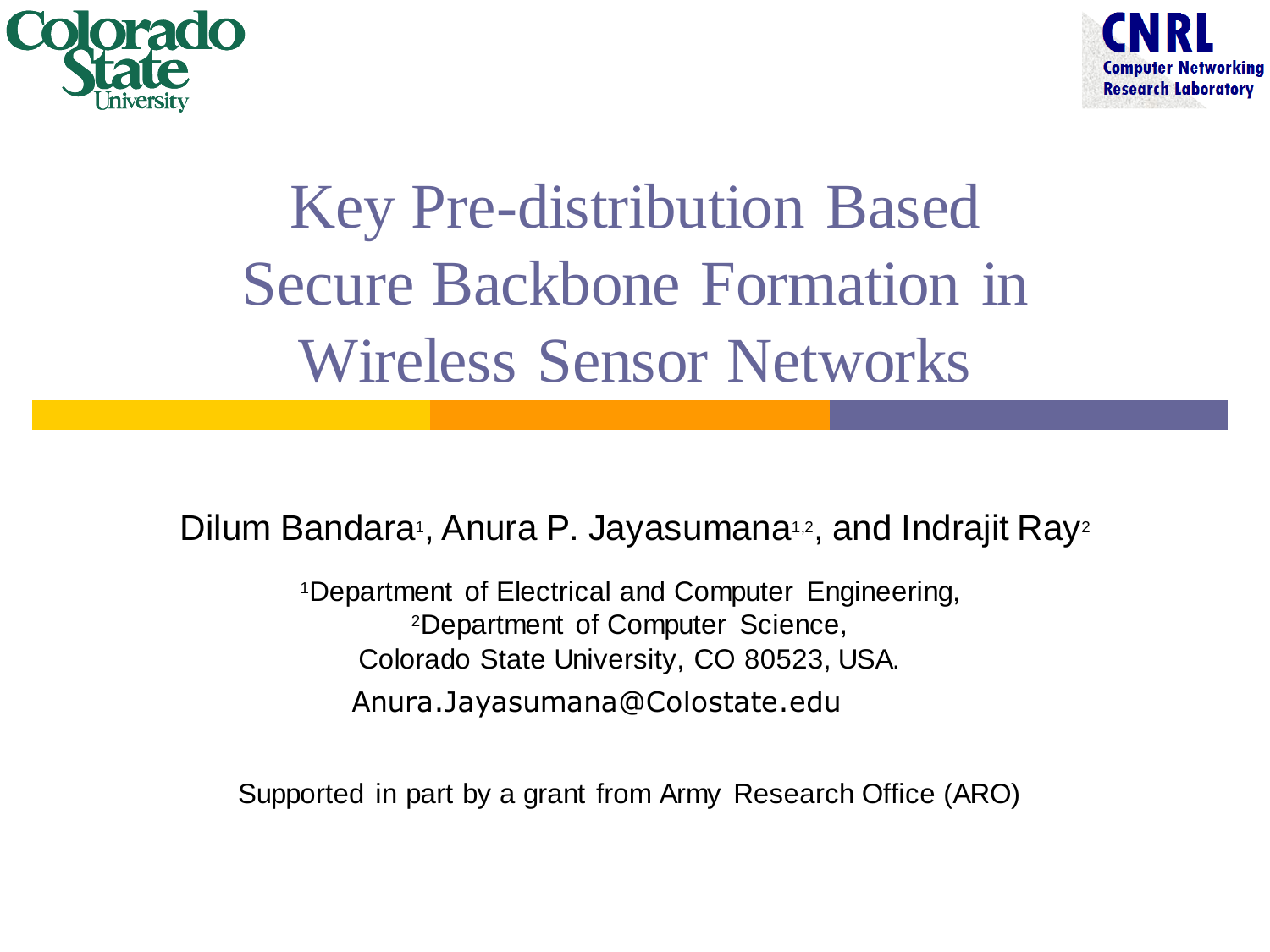# Outline

- **D** Motivation
- **E** Key distribution in WSNs
- Extended Generic Top-down Clustering algorithm
- **Performance analysis**
- **□ Conclusions & future work**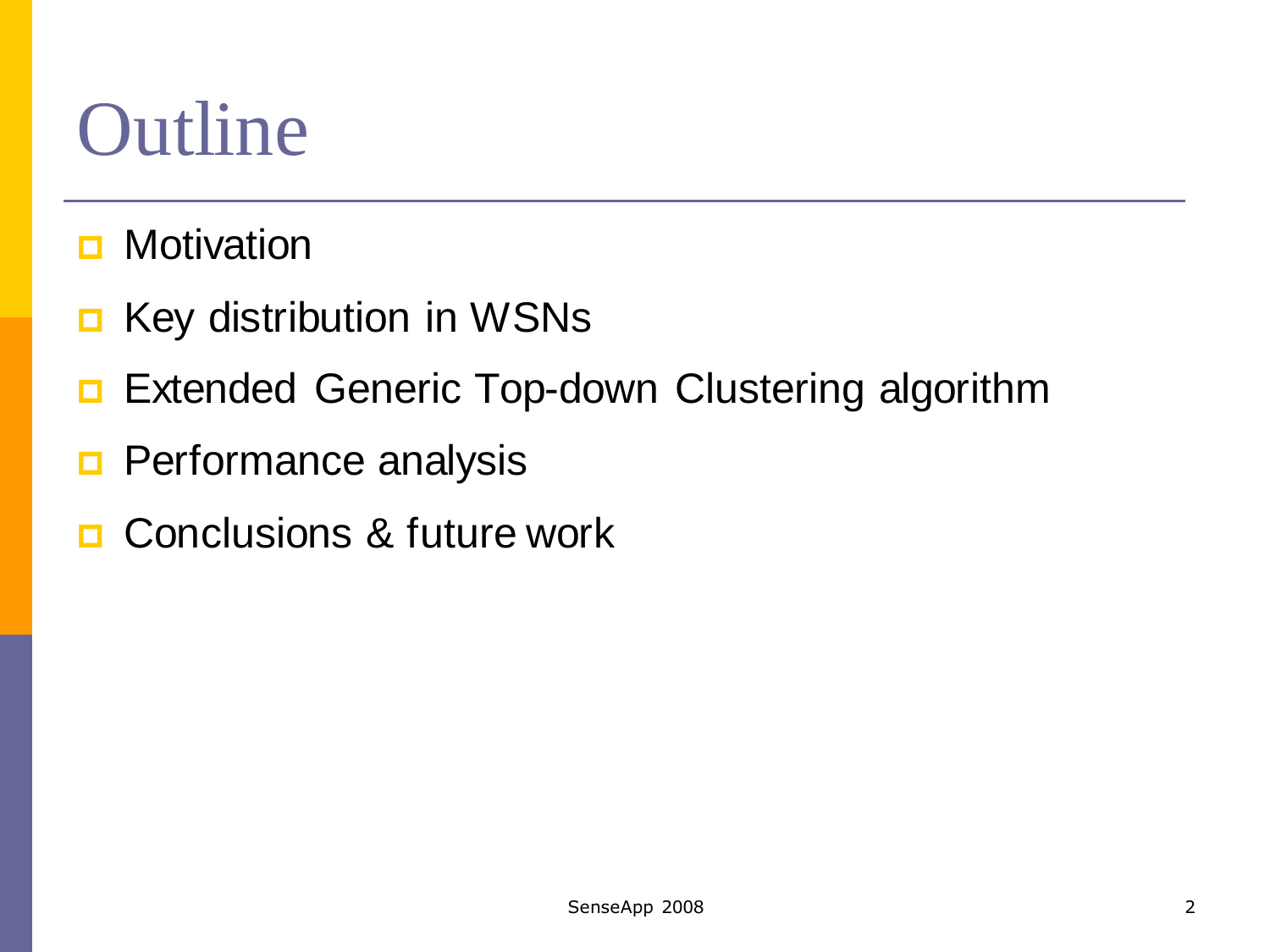#### Motivation

- **D** Wireless Sensor Networks
- Virtual Sensor Networks
	- **Perform different tasks**
	- **Deployed in the same geographical region**
	- Involve dynamically varying subset of sensors nodes or users
	- **Better resource efficiency through collaboration and resource** sharing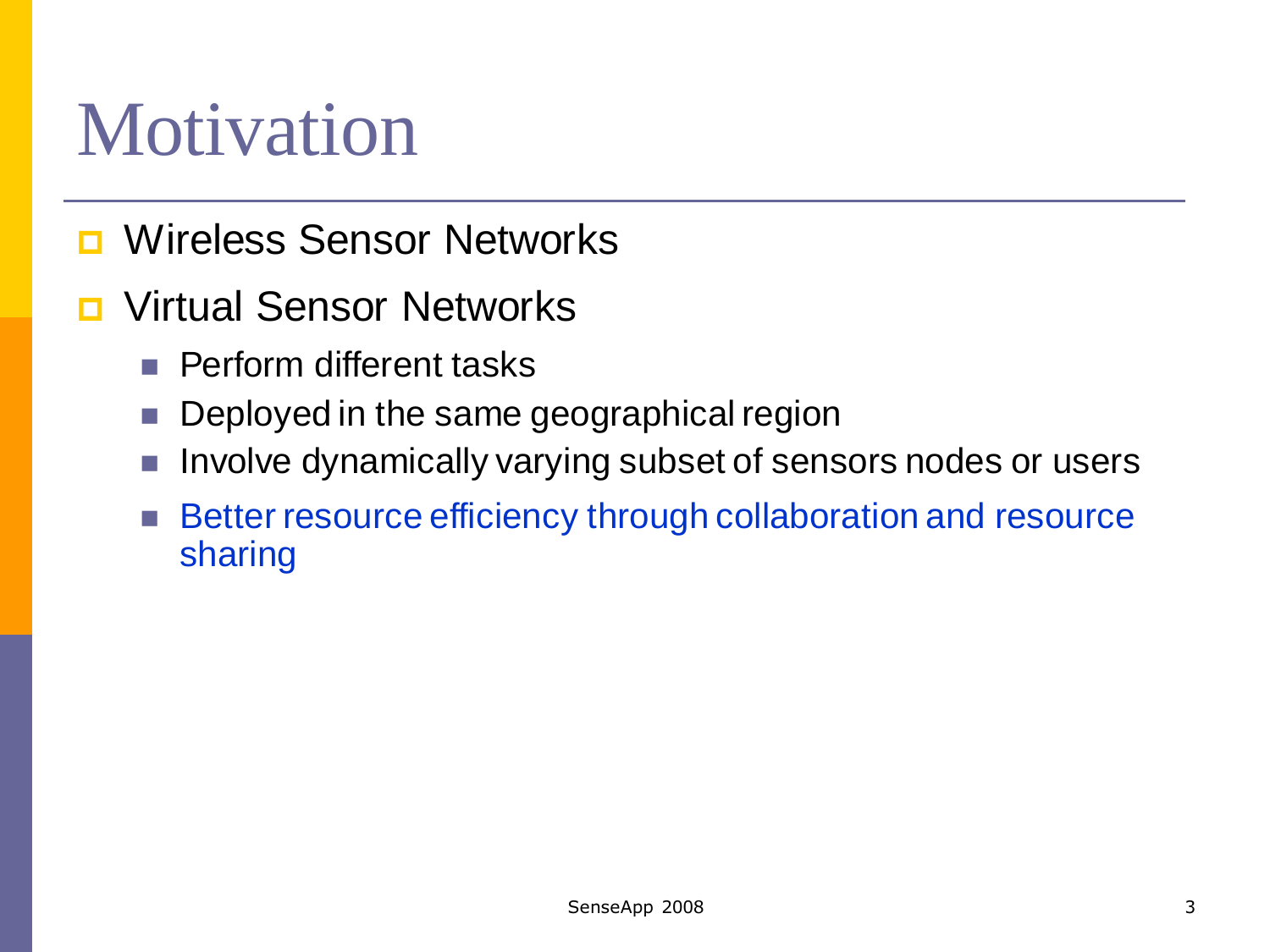# Why dedicated WSNs?

- **<u>n</u>** Limited sensing, processing and communication capabilities of the nodes
- **□** Severe power constraints
- Cost

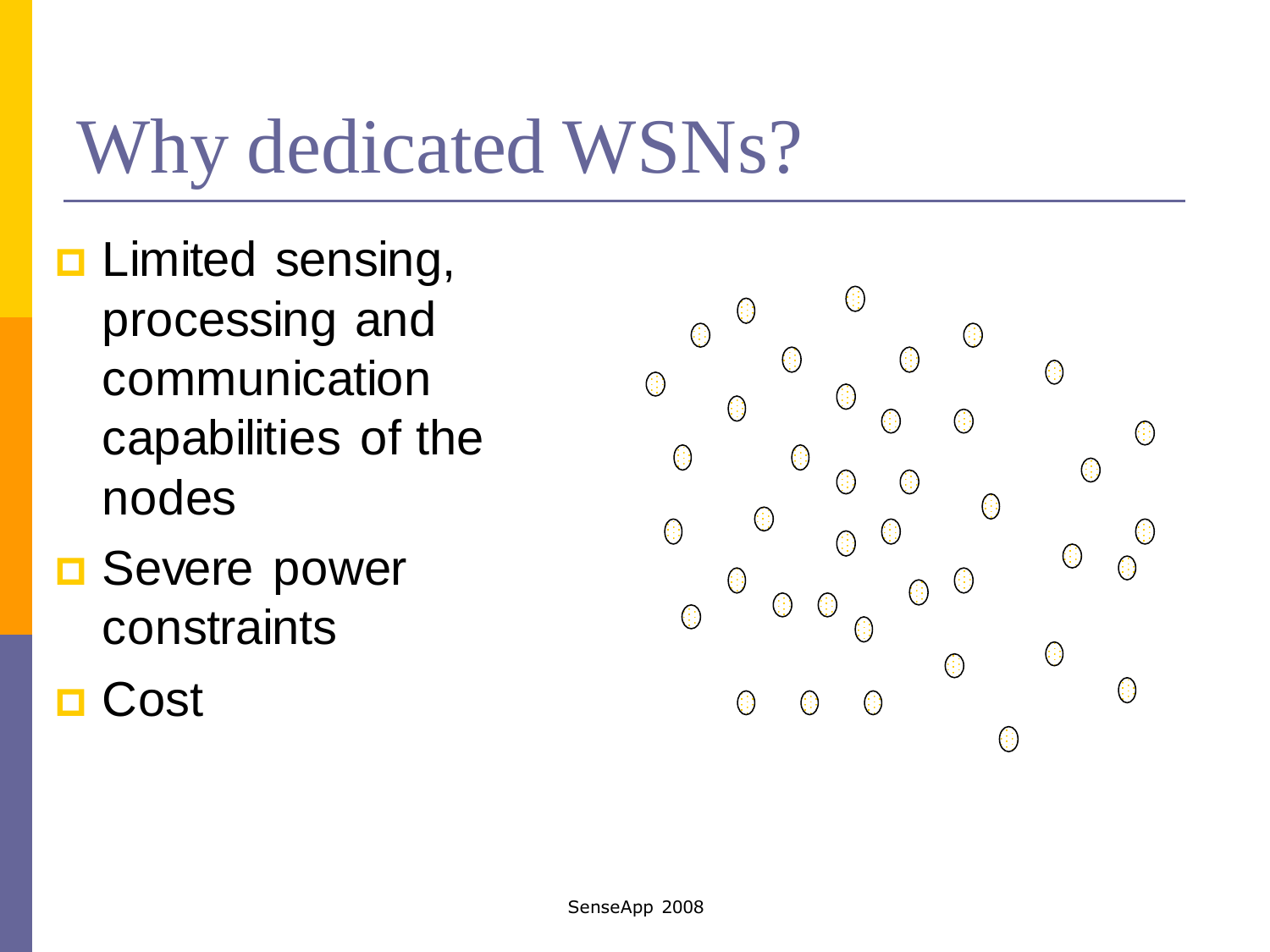#### Virtual Sensor Networks



- $\Box$  VSN formed by a subset of nodes dedicated to a certain task or an application
- **D** Other nodes in physical network provide support functions to create, maintain and operate the VSN
- **D** Multiple VSNs on a single WSN
- **D** Membership in VSN may be dynamic

Jayasumana, Han, & Illangasekare, "Virtual Sensor Networks," Proc. ITNG'07

SenseApp 2008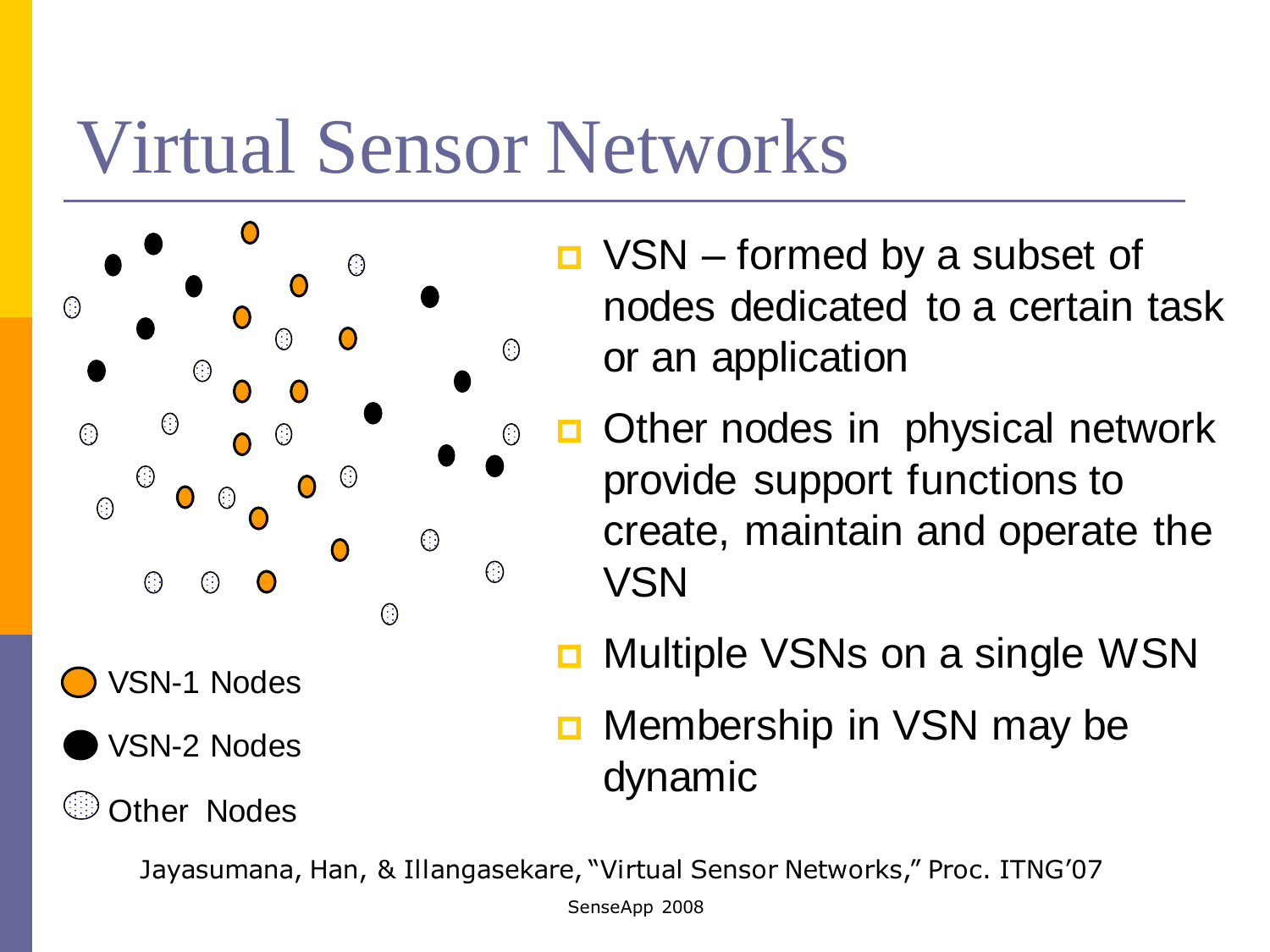## Ex 1: Geographically overlapped applications

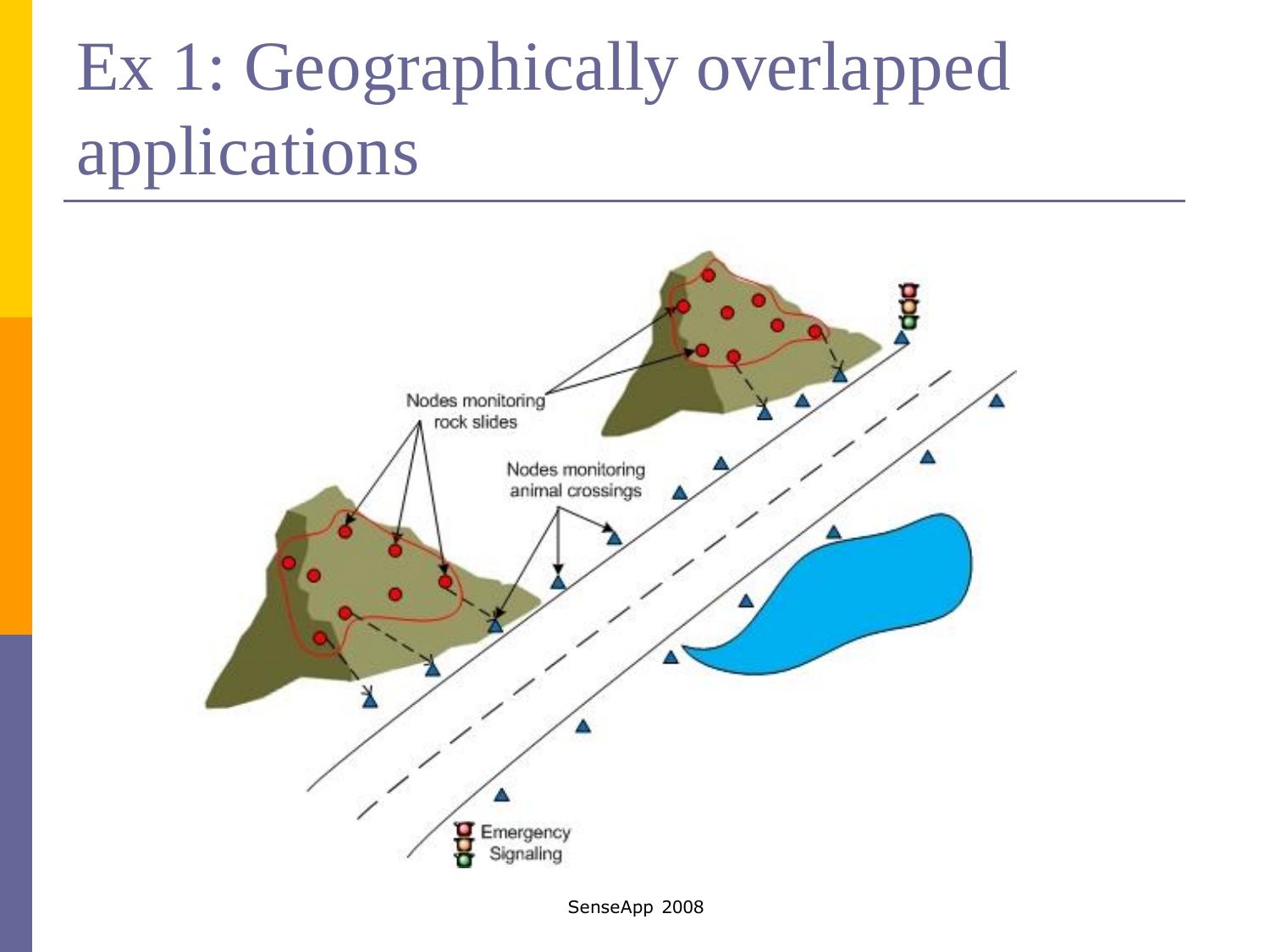#### Ex 2: Multi-functional sensor networks

- □ One physical sensor network for different functions
	- Each node equipped with multiple sensors
	- Multiple applications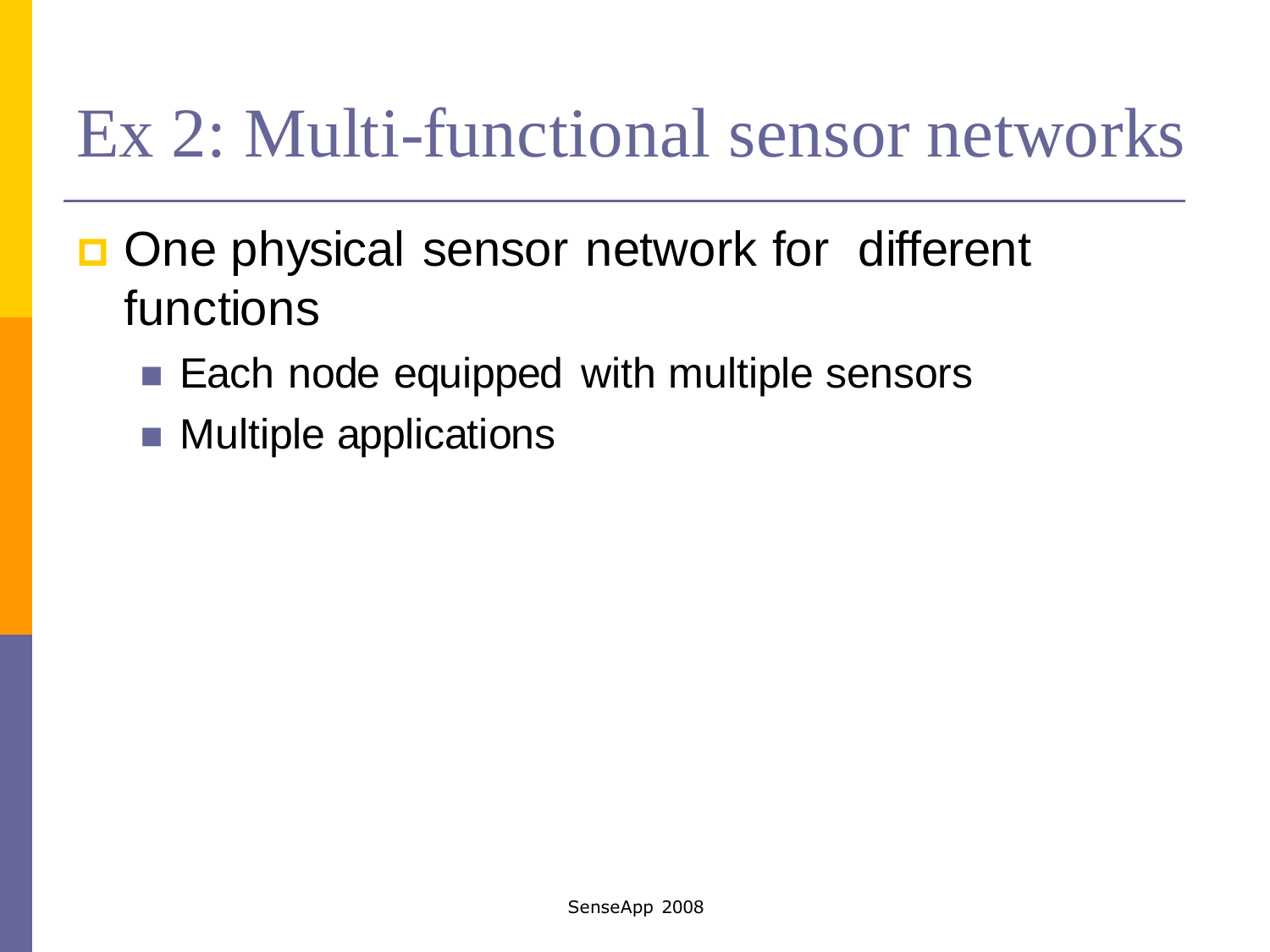## SmartKG iBadge platform (NESL/UCLA)



 $47 \times 68 \times 7$  mm (1.85  $\times$ 2.78  $\times$  0.28") 9. DSP

10. RFM radio (for localization)

11. PCB antenna for RFM radio

15. ADC magnetic field sensor

16. Accelerometer for x-axis

12. Blue tooth antenna

13. Blue tooth module

14. Loudspeaker

- 1. Accelerometer forx, y-axis
- 2. Magnetic field sensor
- 3. Pressure sensor
- 4. Humidity sensor
- 5. Ultrasound tranceiver
- 6. Microphone
- 7. Light sensor
- 8. Connector (SW download)
- 17. Codec chip
- 18. Microcontroller
- 19. Switches (Power, Reset)
- 20. Battery connector
- 21. Power supply
- 22. Battery monitors
- 23. Switches to functional units

A. Savvides, Yale (ISPN/SPOTS 2005)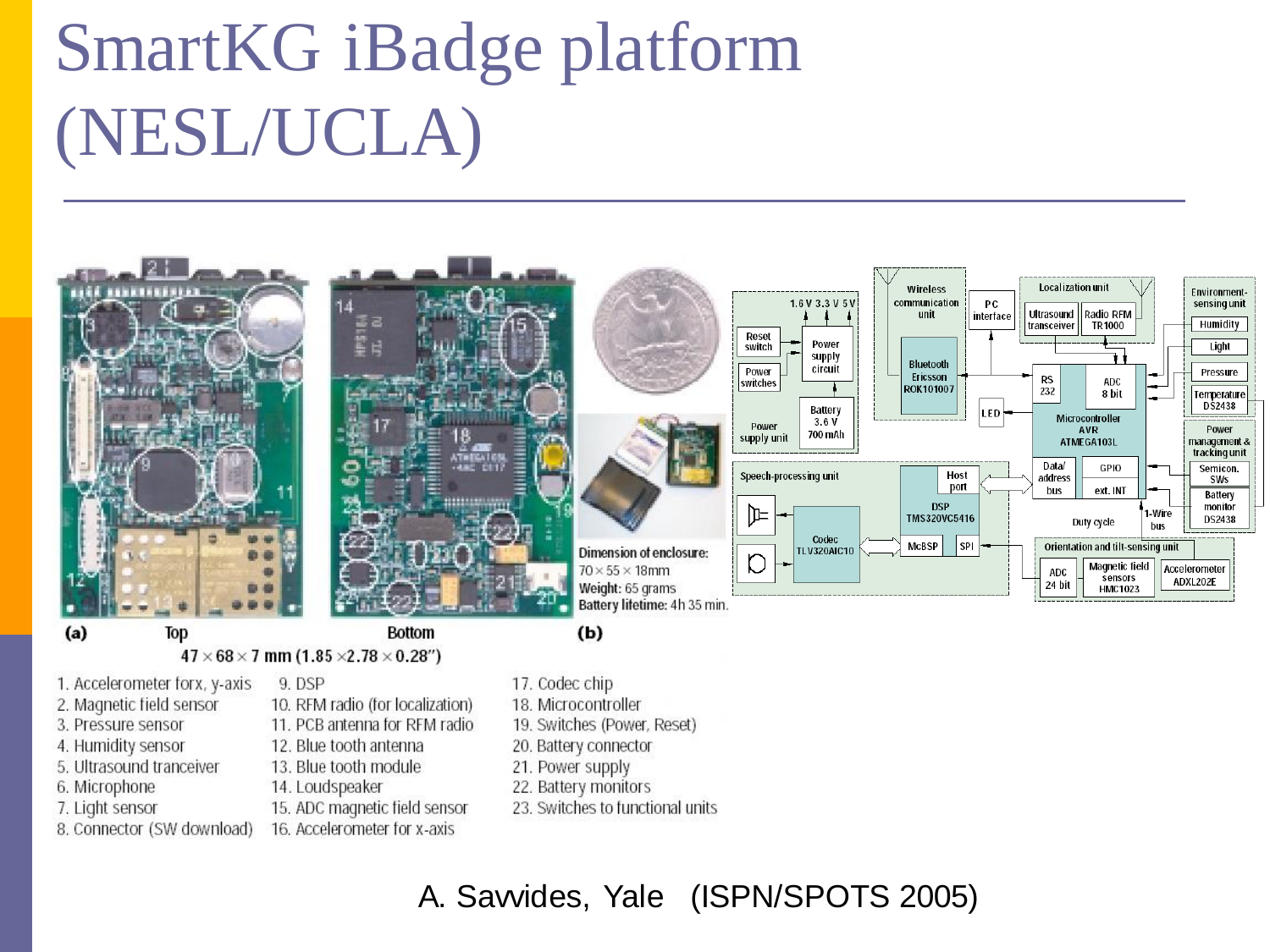# Ex 3: Dedicated applications

□ There are some dedicated applications that will benefit from the VSN concept as well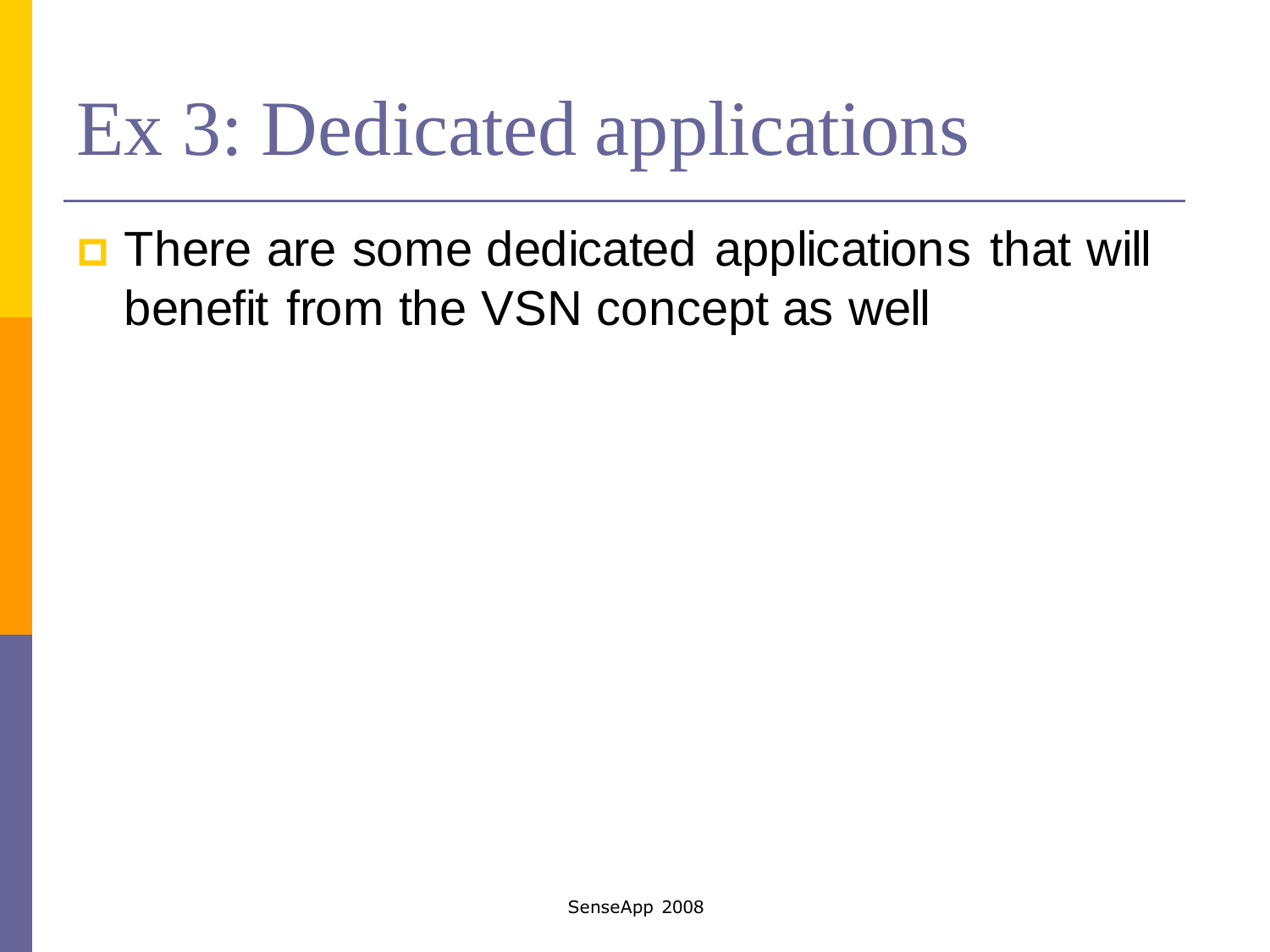#### Ex 3: Three-D plume tracking *(TDTP)*(CSU/COSM)



#### Jayasumana & Illangasekare, 2005

SenseApp 2008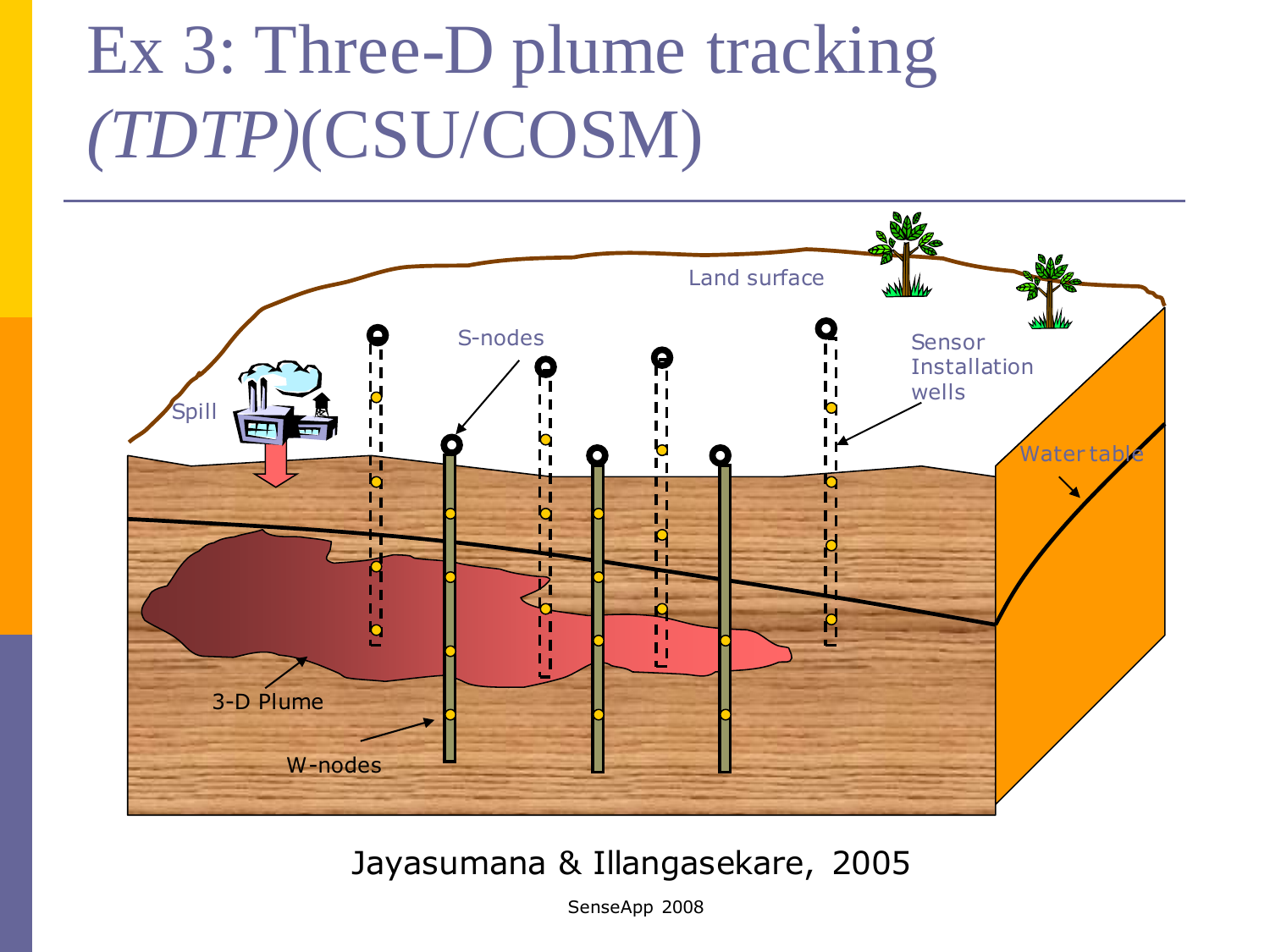#### Virtual Sensor Networks

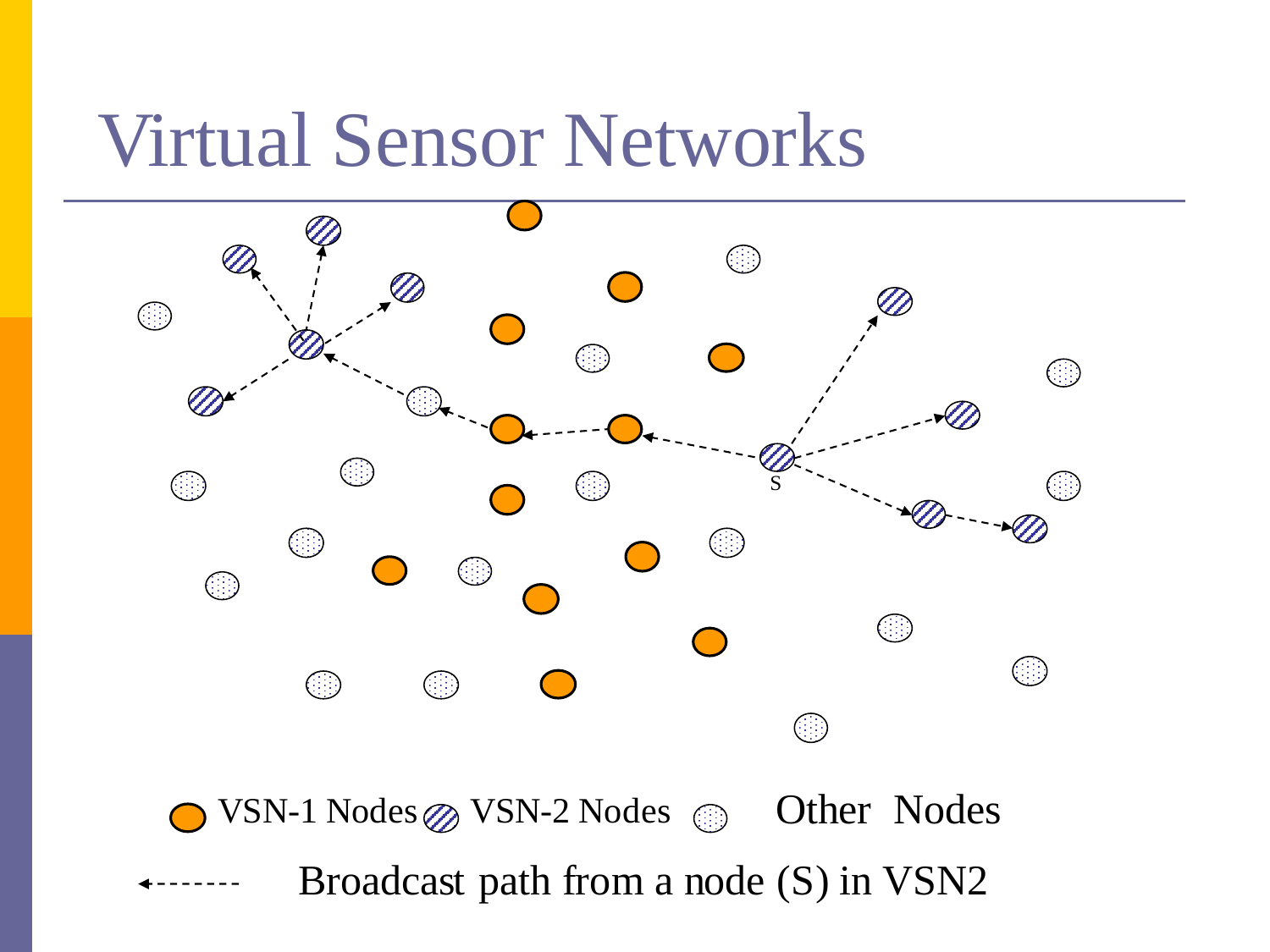#### Motivation

- Future collaborative/large-scale WSNs require some structure
- **□** Security and privacy becomes critical
- Secure backbone
	- **Dynamic distribution of cryptographic keys**
	- **Enhance secure upper layer functions**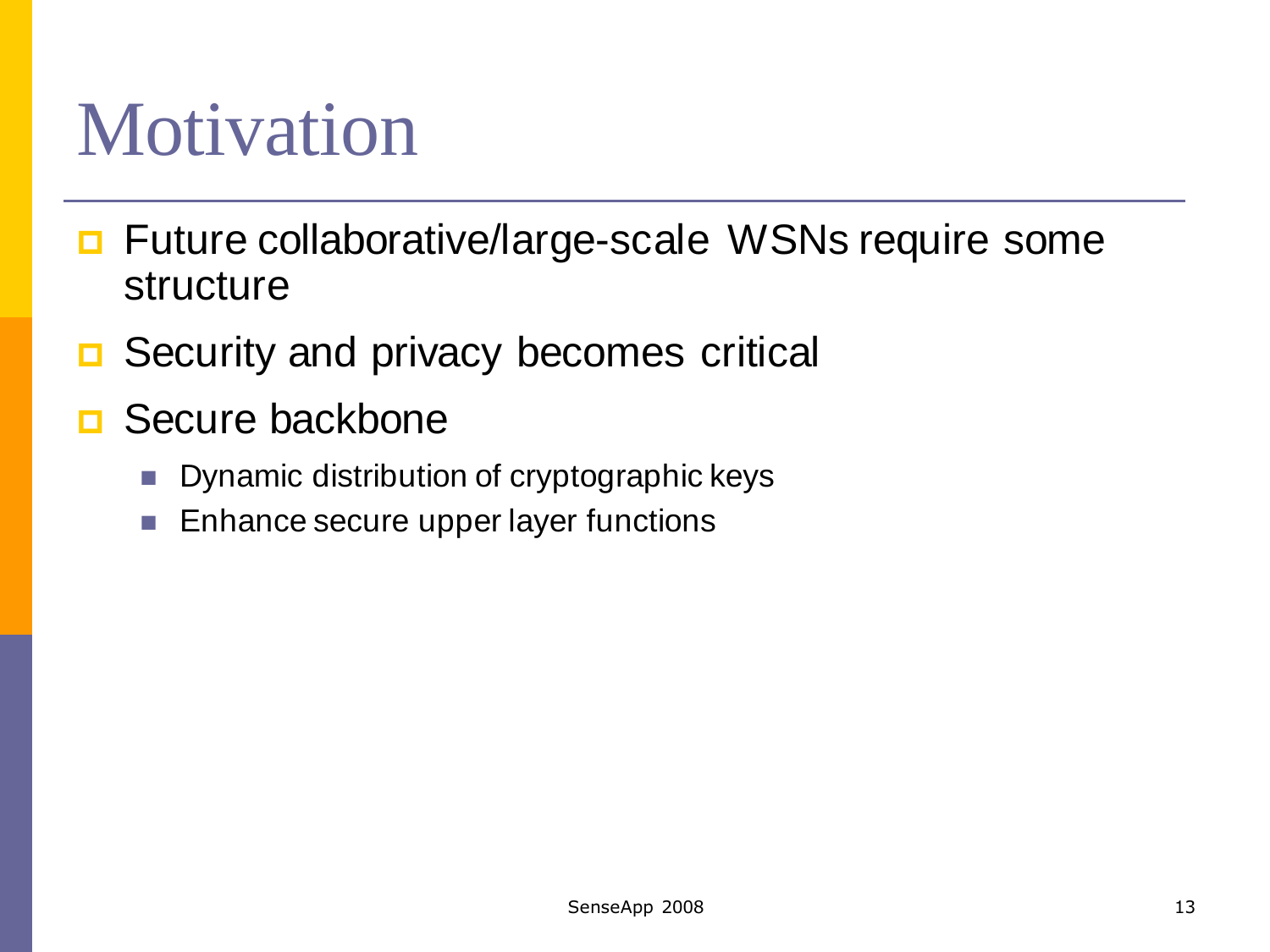## Key distribution in WSNs

- Dynamic key assignment based on PKI is not practical
- ECC based key distribution *Du et al. (2007)*
	- Use several resourceful nodes form backbone
	- Tamper proof nodes, location aware, geographic routing
- Key assignment through a trusted base station *Shehab et al. (2005), Ibriq et al. (2007)*
	- High overhead, single point of failure
- **E** Key pre-distribution
	- Random distribution *Eschenauer et al. (2002), Chan et al. (2003)*
	- Combinatorial design *Lee et al. (2005), Chakrabarti et al. (2006)*
	- Deployment knowledge based *Simonova et al. (2003), Du et al. (2004)*
- Cluster membership is meaningless if nodes don't share at least one common key SenseApp 2008 14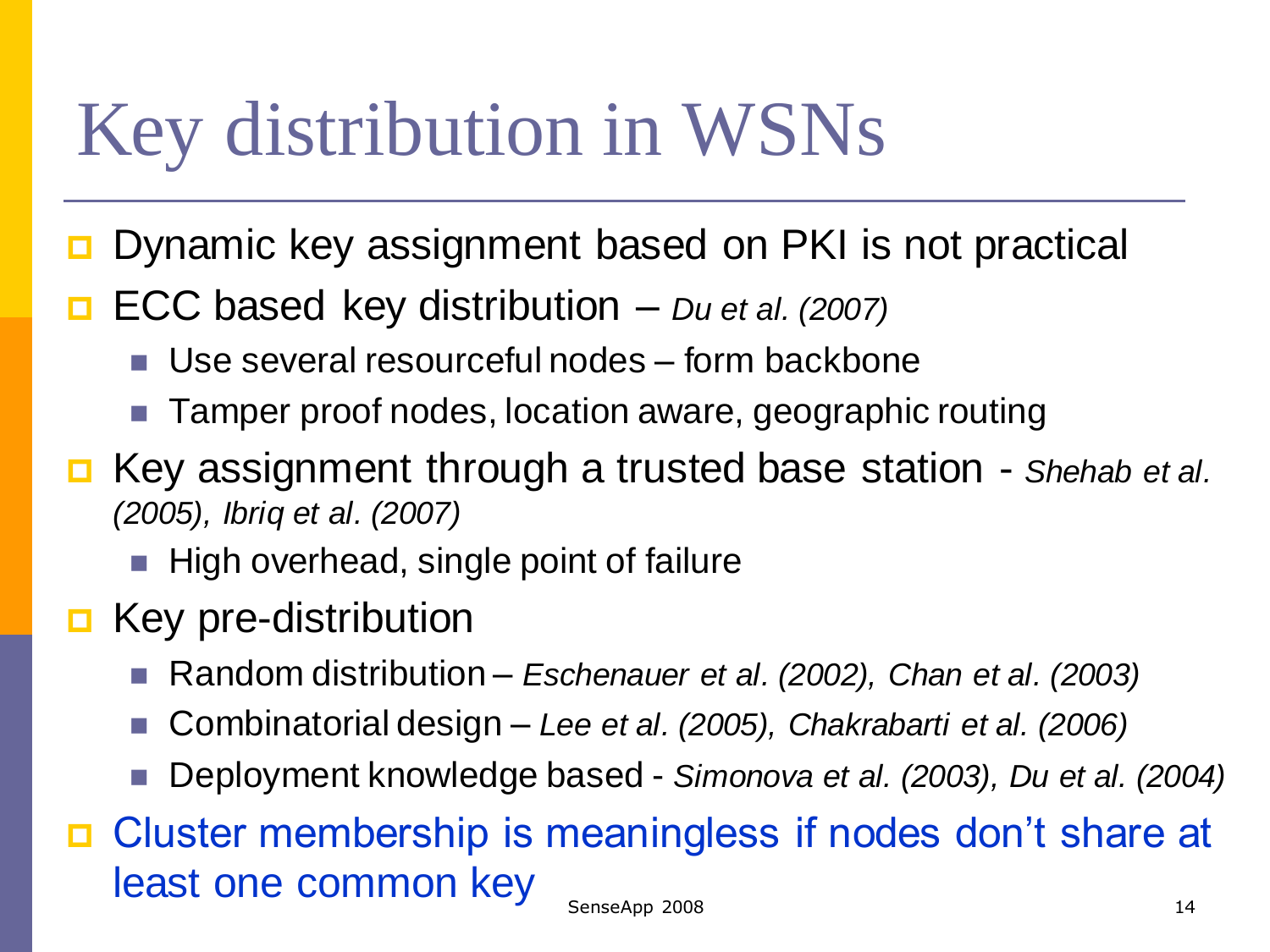#### Generic Top-down Cluster & cluster tree formation (GTC) algorithm

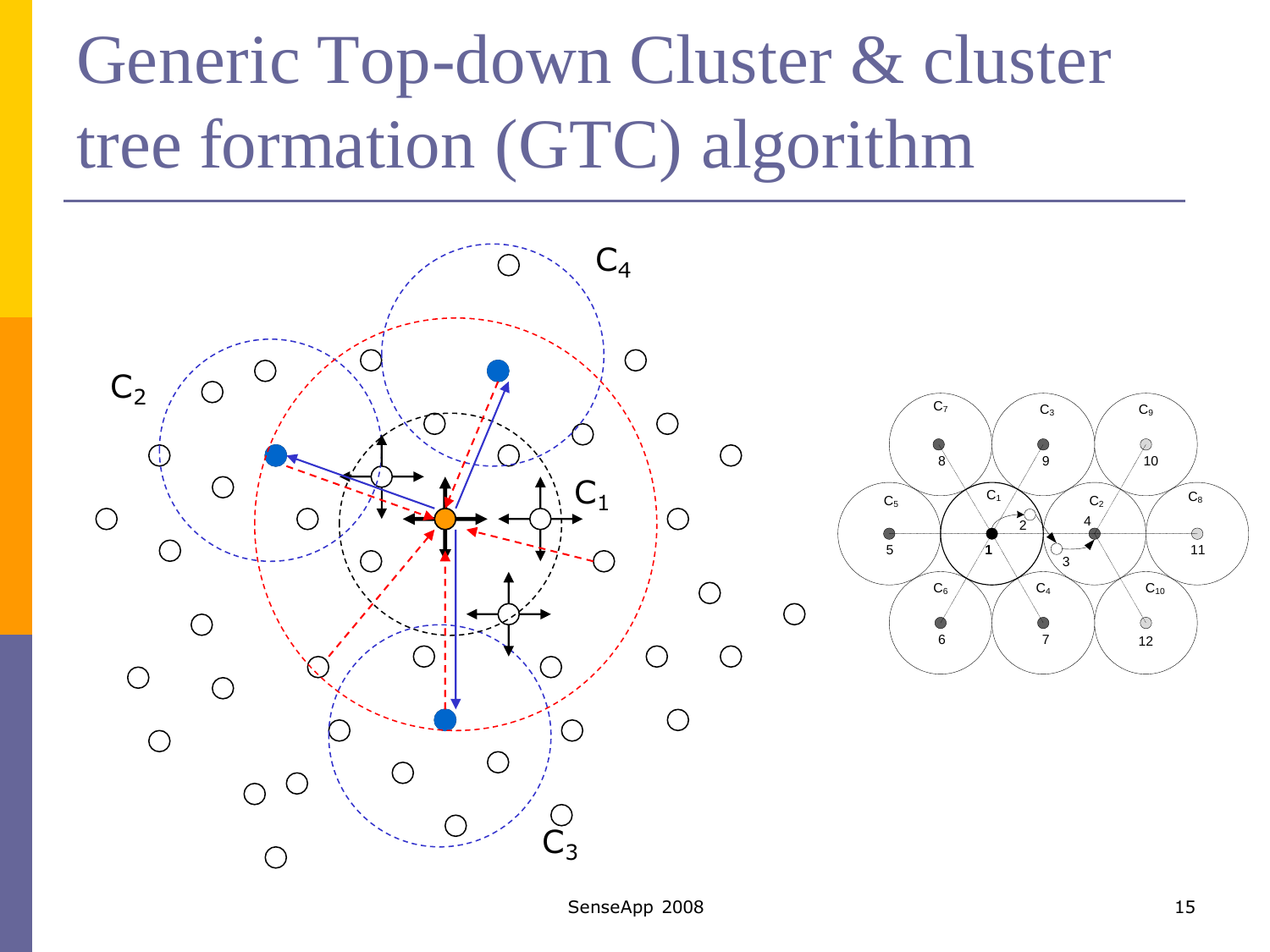#### GTC - Cluster tree formation

**Cluster tree is formed by keeping track of parent & child relationships** 





□ Individual links are secured through shared keys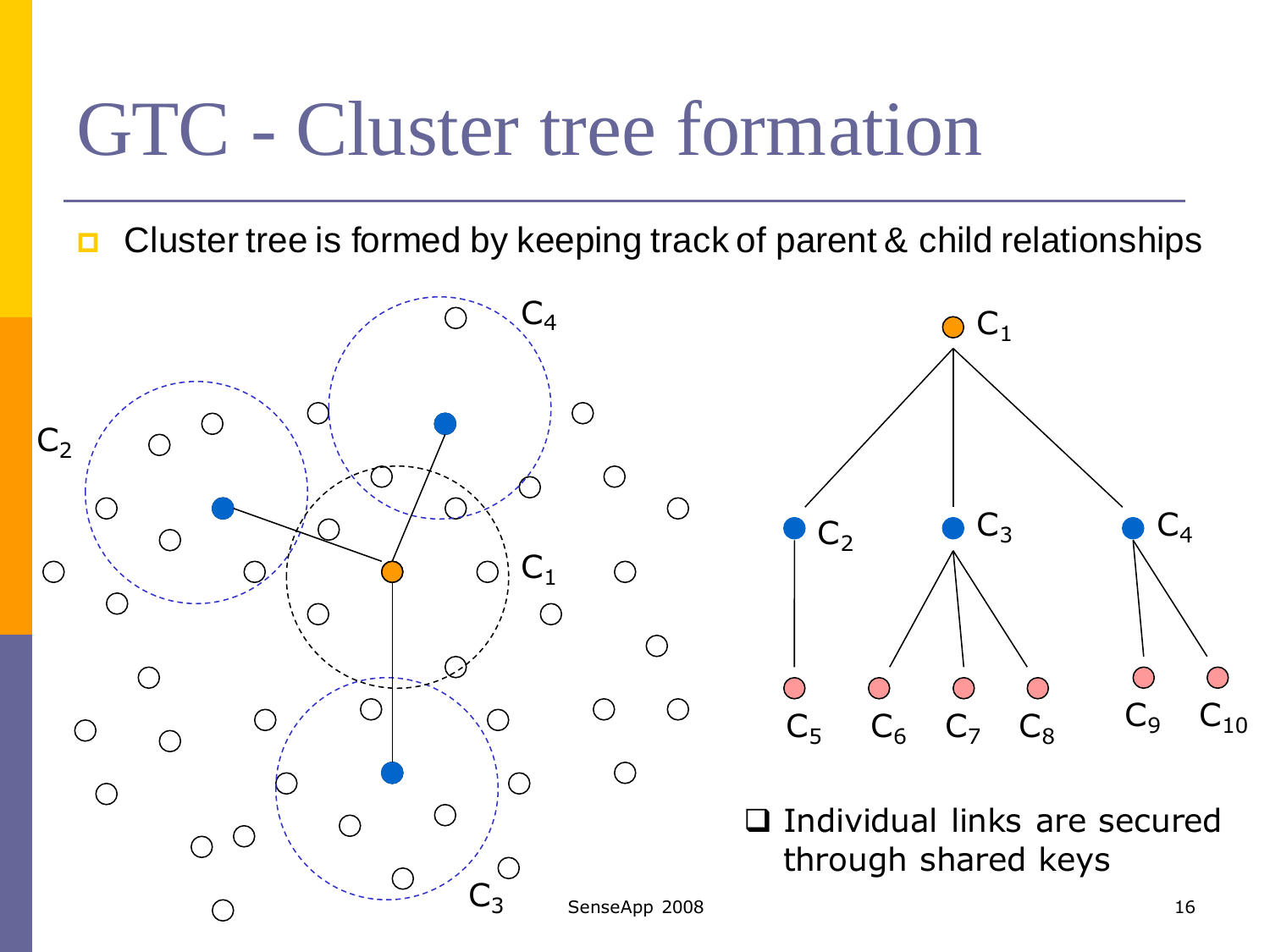#### Extended GTC

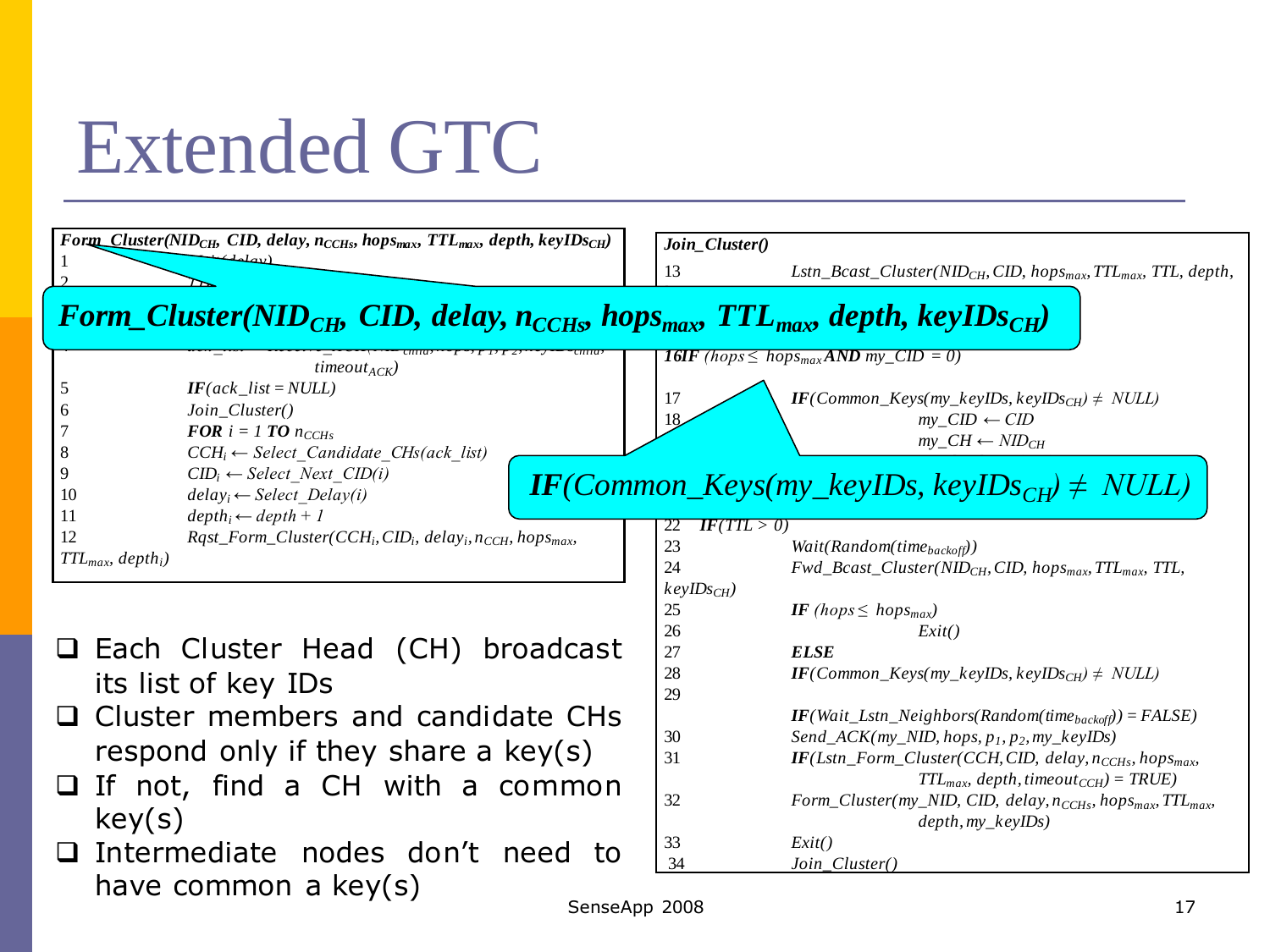# Extended GTC (cont.)

- GTC algorithm is extended to form a secure cluster tree
- **Provisioning for secure communication** 
	- Integral goal of the cluster formation process
	- Reduced overhead and overall improvement in efficiency
	- Ensure cluster tree is fully connected
- Extended GTC algorithm
	- Independent of the pre key-distribution scheme and network topology
	- No prior neighborhood information, location awareness, or time synchronization
	- Form uniform and circular clusters
	- Control breadth and depth of the cluster tree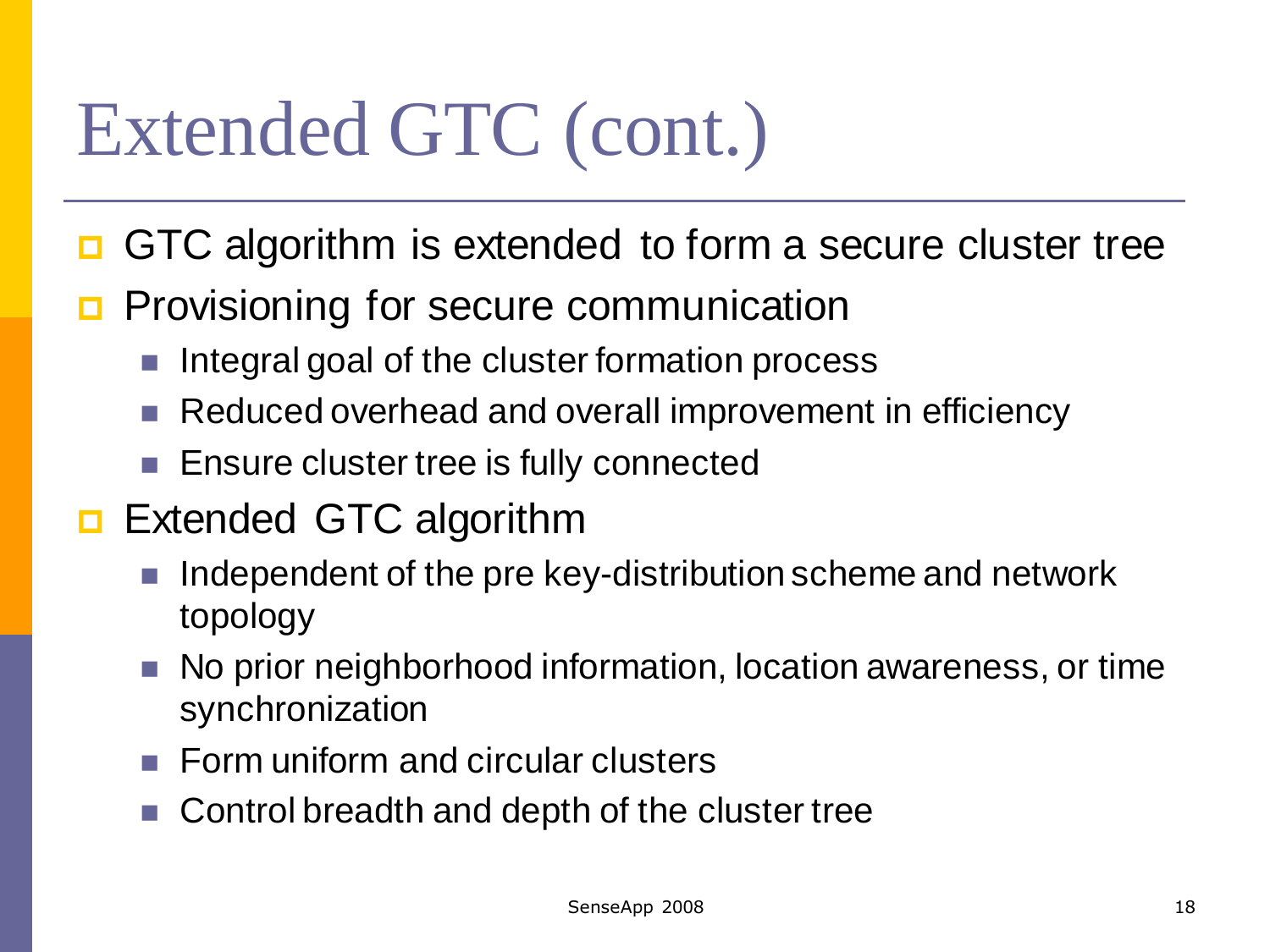# Outline

- **D** Motivation
- **E** Key distribution in WSNs
- Extended Generic Top-down Clustering algorithm
- **Performance analysis**
- **□ Conclusions & future work**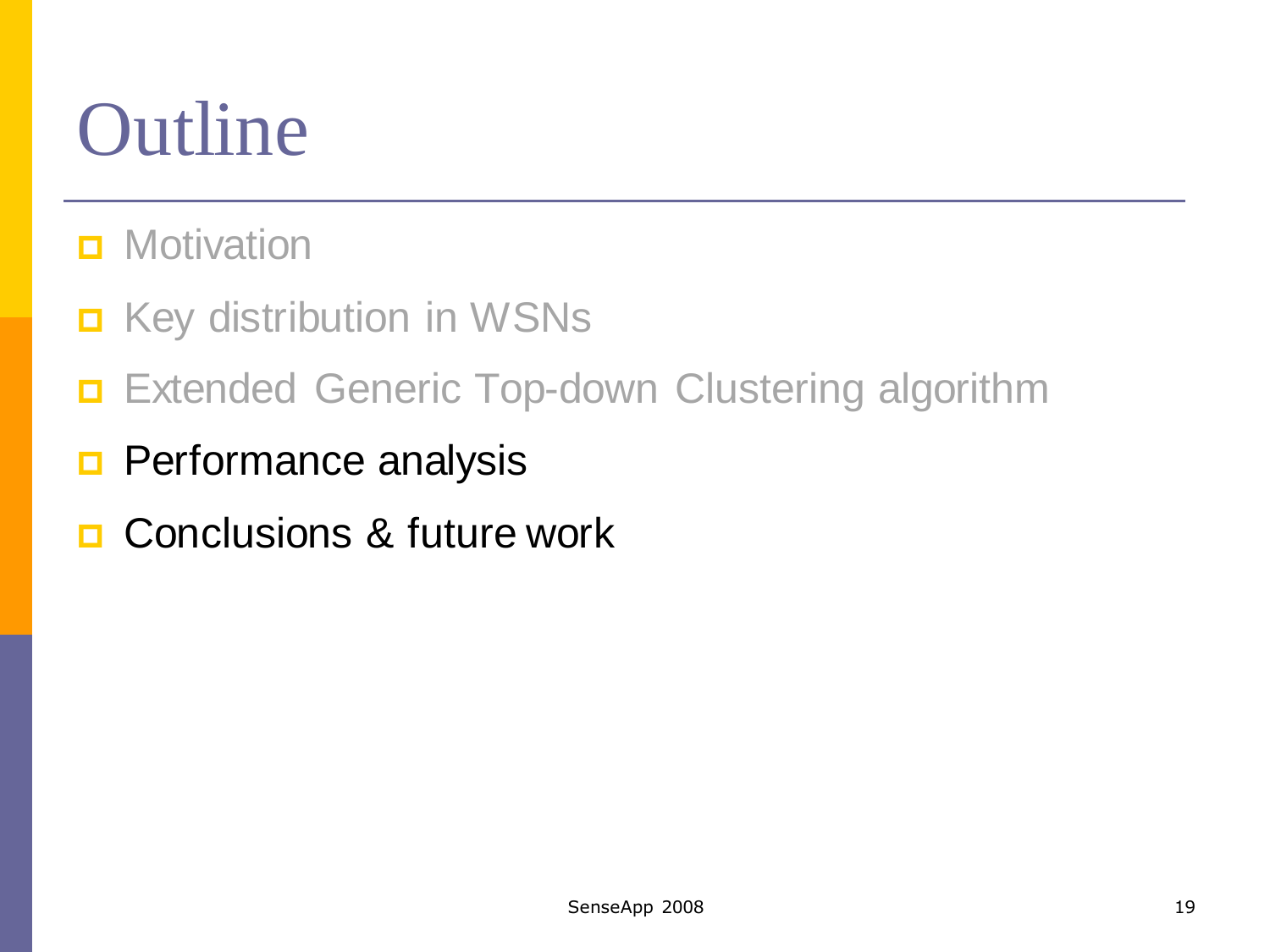## Performance analysis – Simulator

- $\Box$  2 key pre-distribution schemes
	- Deployment Knowledge based Random key distribution (DKR)
		- *Du, Deng, Han, Chen, and Varshney (2004)*
		- 120 keys per node and key pool of 100,000
		- Shares 4-5 keys with its neighbors
	- Random Block Merging in Combinatorial Design (RBMCD)
		- *Chakrabarti, Maitra, and Roy (2006)*
		- 120 keys per node and key pool of 4,470
		- Shares 3-4 keys with its neighbors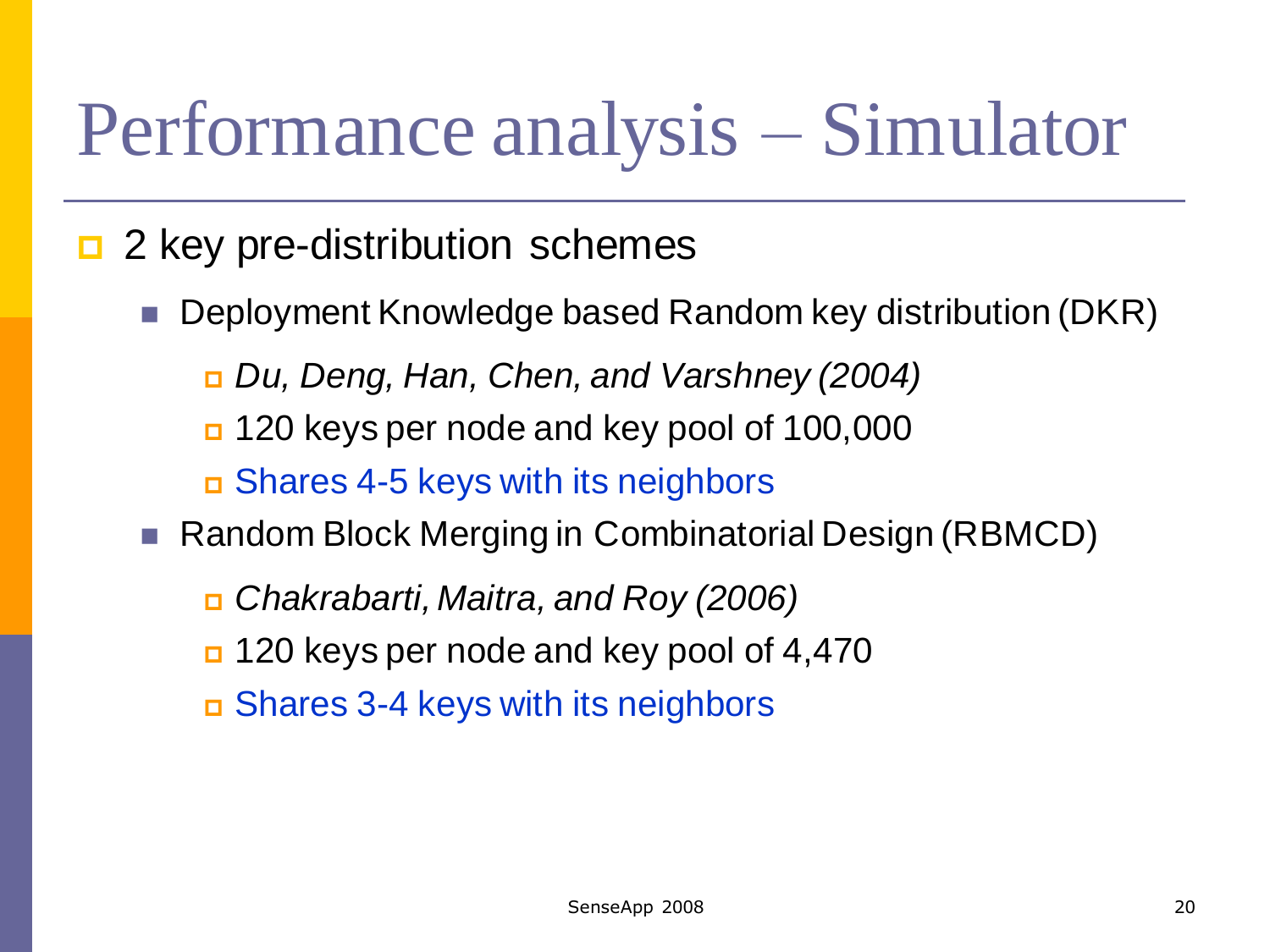#### Simulator (cont.)

- **□** Discrete event simulator was developed using C
- **□** 5000 nodes in a circular region with a radius of 500m 2-D Gaussian based node distributed to facilitate DKR **100 samples, each with a different random seed □** Log-distance path-loss model with a fading factor of 2.2

$$
Circularity = \frac{1}{m} \sum_{i=1}^{m} \frac{no \ of \ nodes \ in \ cluster \ i}{mo \ of \ nodes \ in \ the \ range \ of \ CH} \times 100
$$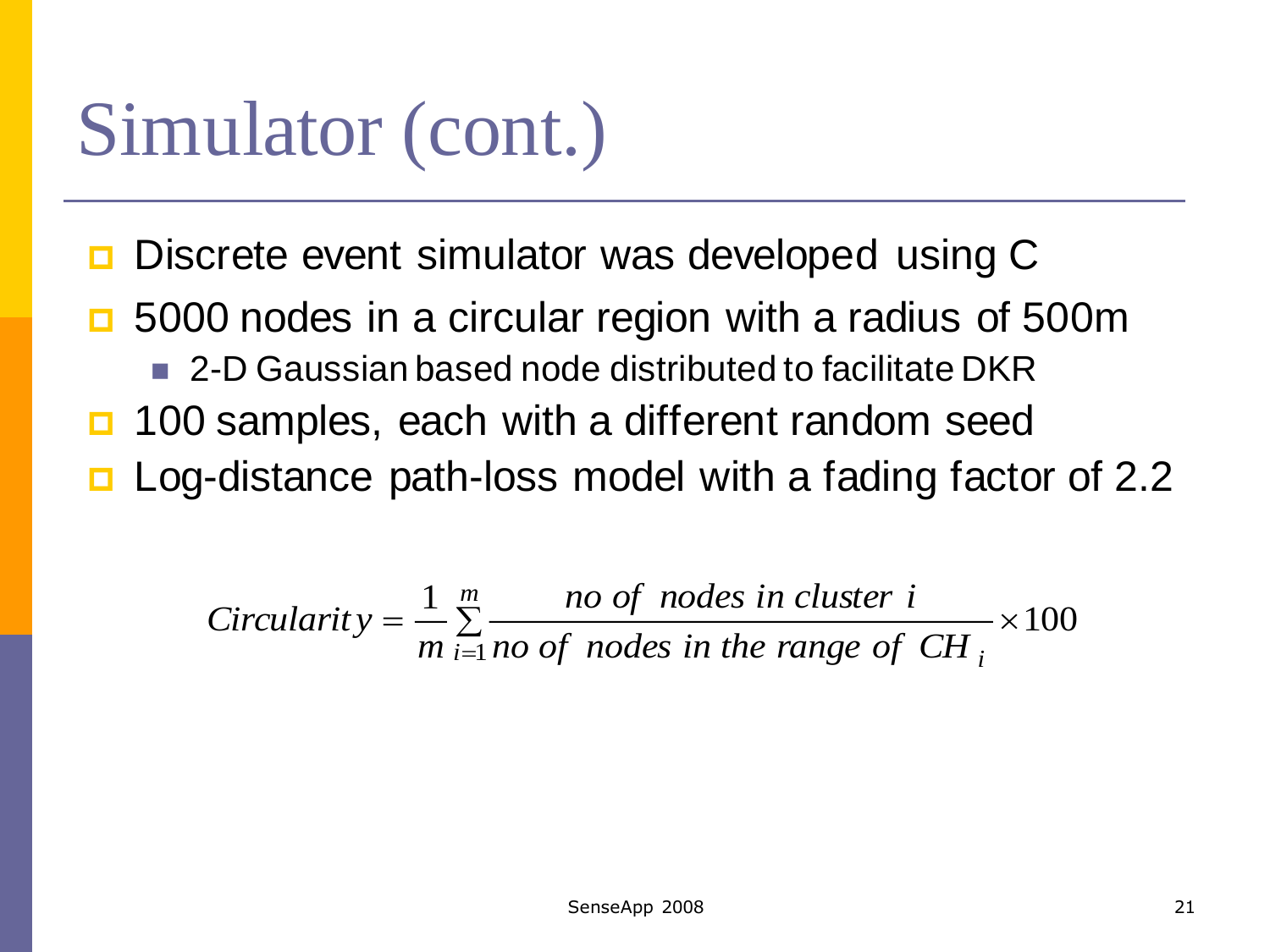#### Performance analysis – Cluster characteristics



- Neighborhood information improves cluster characteristics
- **D** Lower local connectivity of RBMCD is affecting cluster characteristics
- Circularity reduces with transmission range or density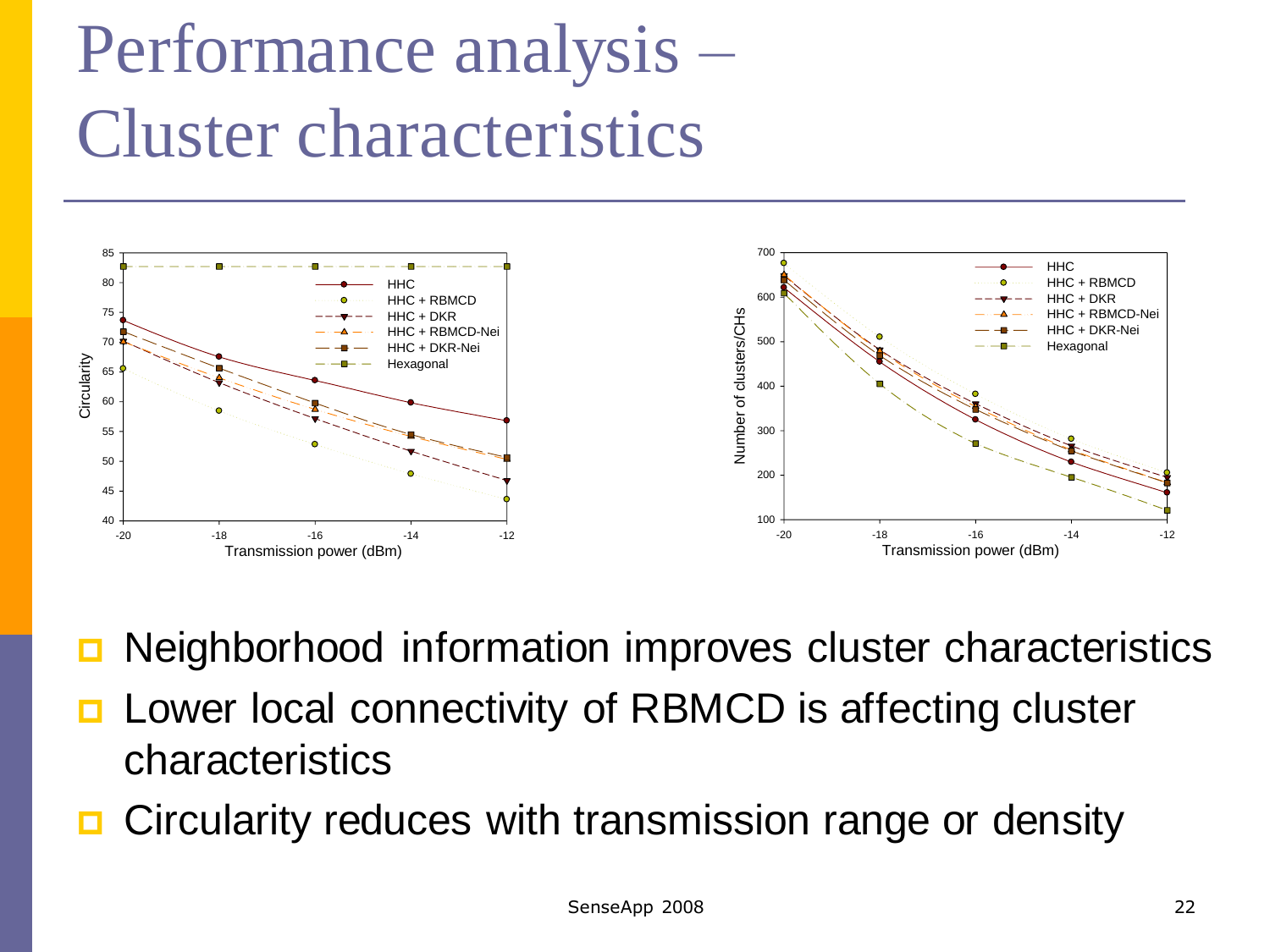#### Performance analysis – Backbone formation overhead



RBMCD - Lower local connectivity increases overhead

- Neighborhood information reduce overhead
- $\blacksquare$  Key ID distribution mechanism has a significant impact
	- RBMCD 1 key ID per group of keys (4 groups with 30 keys)
	- DKR 1 key ID per key (120 keys)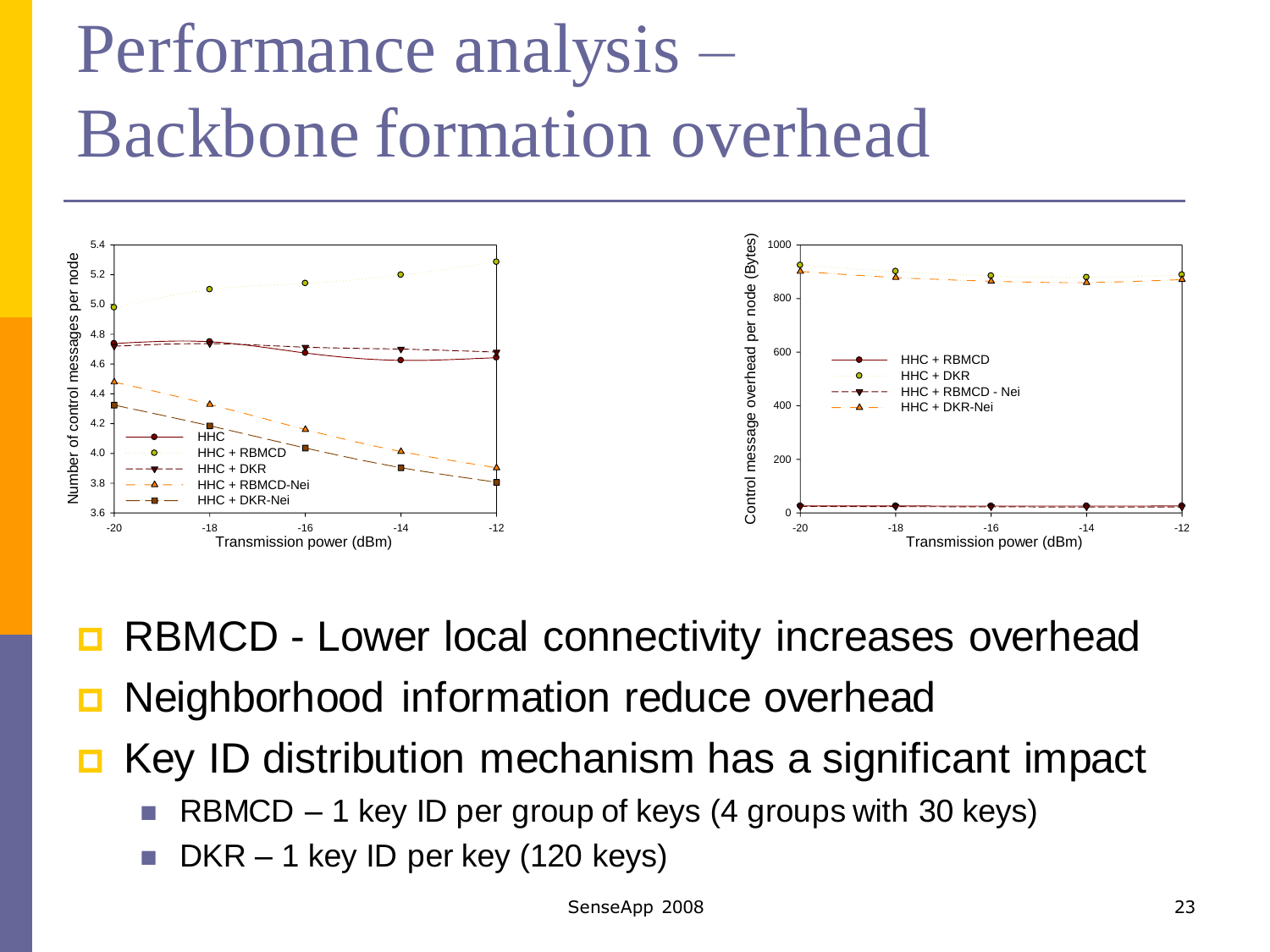## Performance analysis – Backbone and compromised nodes



- Direct impact of node compromise is not significant
- Indirect impact is significant
	- Depends on which node(s) got compromised
	- Disasters, if occur closer to the root node particularly in DKR like schemes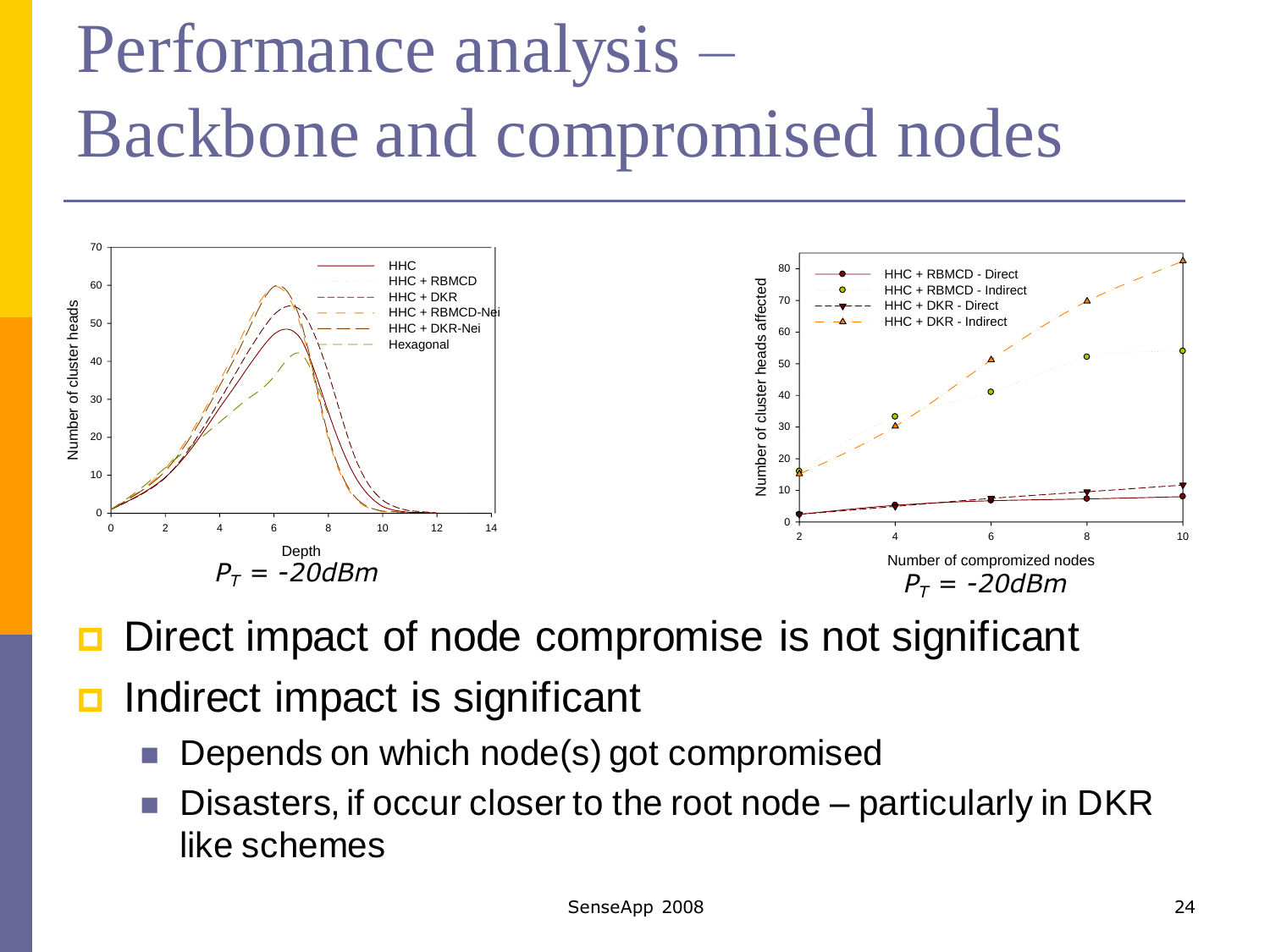### Summary & future work

- Secure backbone formation is an integral part of GTC
- Facilitates secure key distribution and communication
- Independent of the key pre-distribution scheme
	- Better the local connectivity  $\rightarrow$  better the results
	- Overhead is determined by key ID sharing mechanism
- $\Box$  Algorithm retains most of the desirable characteristics, while building the secure backbone
- Node compromise is a major issue in hierarchical WSNs
- **<u>E</u>** Future work
	- More robust schemes for hierarchical WSNs
	- Dynamic key distribution scheme for collaborative WSNs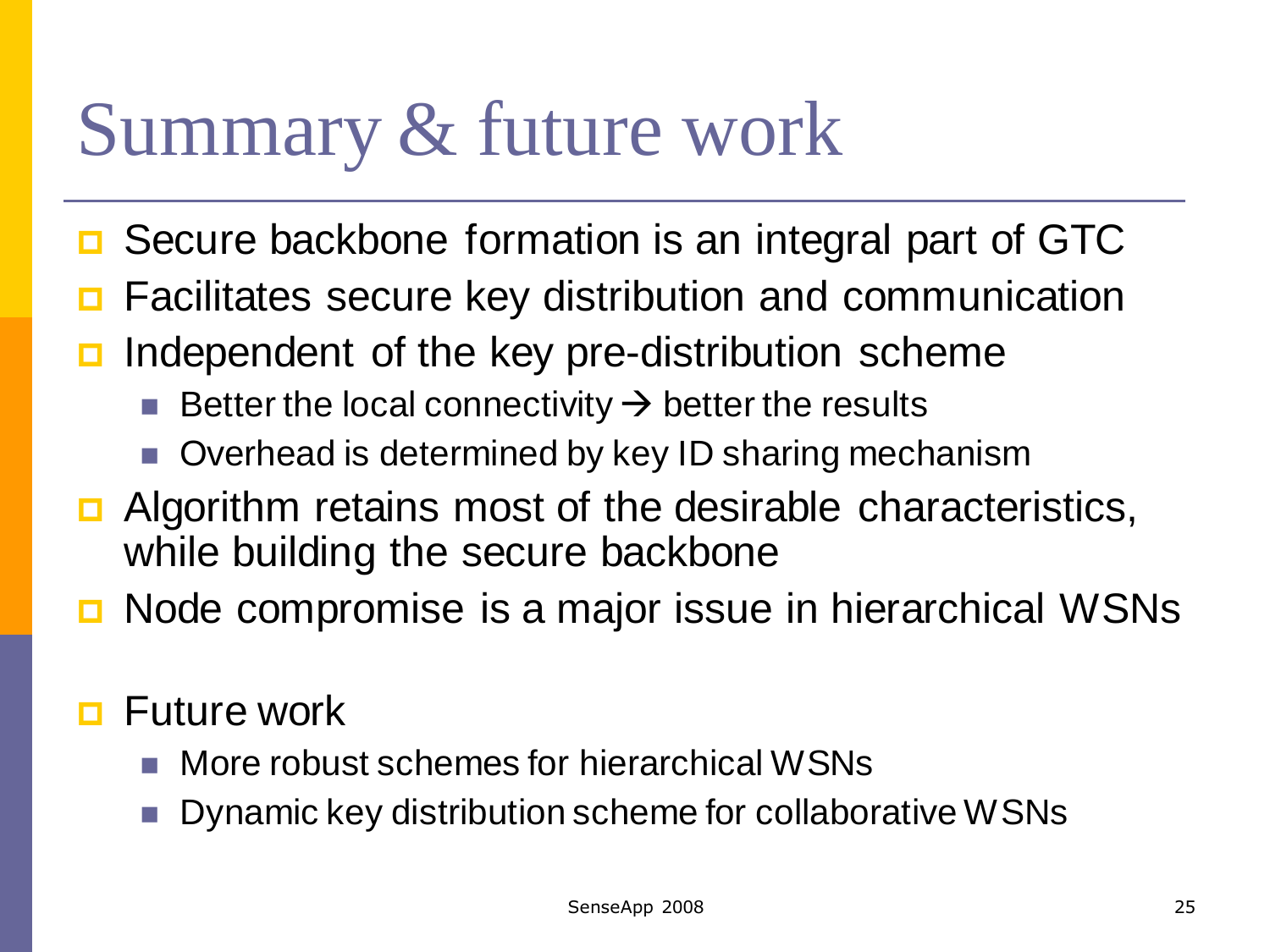

# Thank You…